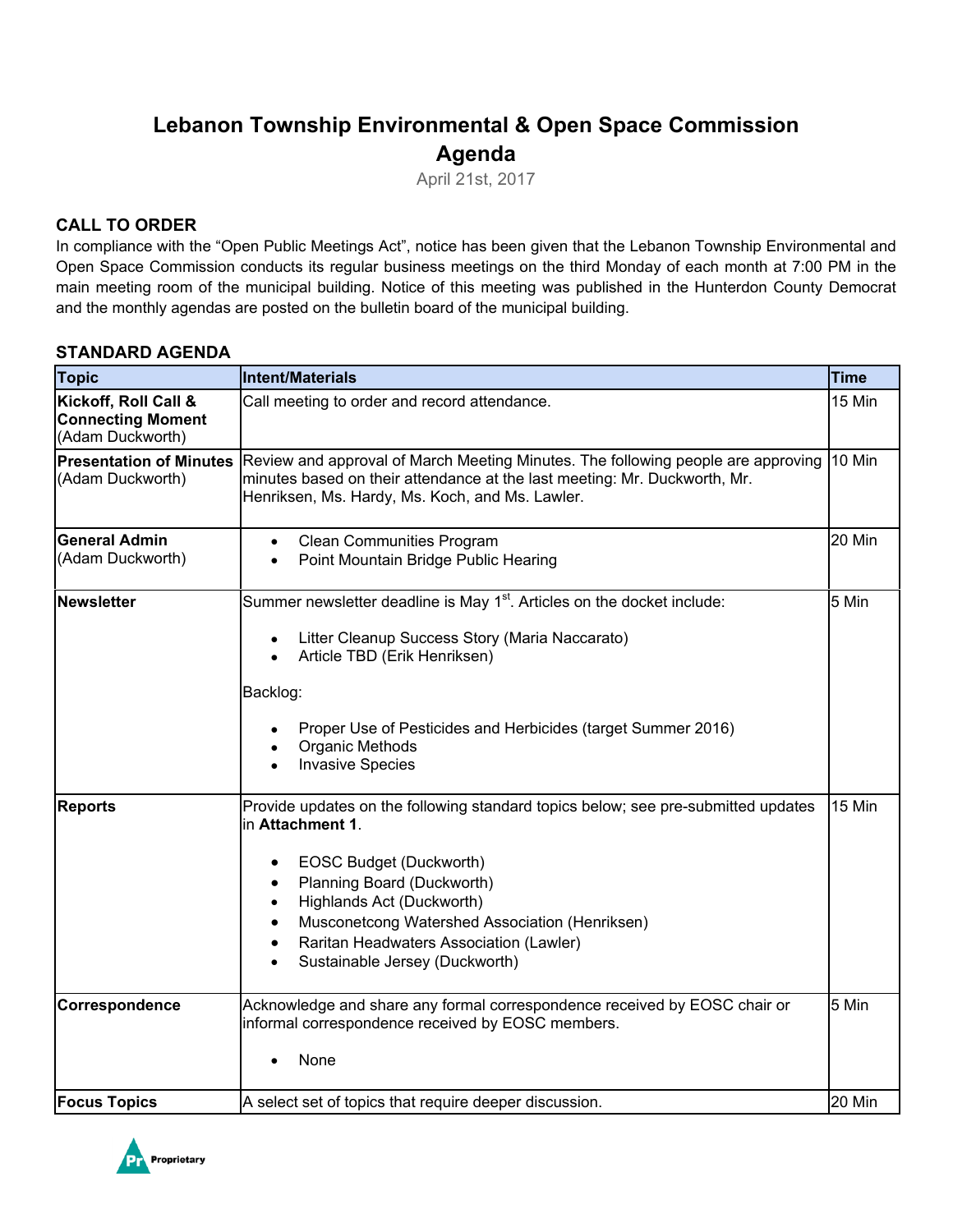| <b>Topic</b>            | Intent/Materials                                                                                                                                                                                                                                                                                                                                                                                                                                                                                                   | Time   |
|-------------------------|--------------------------------------------------------------------------------------------------------------------------------------------------------------------------------------------------------------------------------------------------------------------------------------------------------------------------------------------------------------------------------------------------------------------------------------------------------------------------------------------------------------------|--------|
|                         | Partnership with the Recreation Committee on the Bee Program<br>$\bullet$<br><b>NJWSA Property Agreement Status</b><br>$\bullet$                                                                                                                                                                                                                                                                                                                                                                                   |        |
| <b>Portfolio Review</b> | Project Leads to provide brief status report and overview on next steps for active<br>projects. Pre-submitted updates are requested prior to the meeting and included as<br>part of the agenda to help ensure a timely meeting; see <b>Attachment 2</b> .<br>Litter Cleanup (Naccarato)<br>Well Testing (Lawler)<br>Open Space and Preserved Property Mapping (Duckworth)<br>Bunnvale Grant (Hardy)<br>Goracy Trail (Hardy)<br>Recycling Actions (Mickley)<br>NJ Water Supply Property Agreement Refresh (Mickley) | 20 Min |

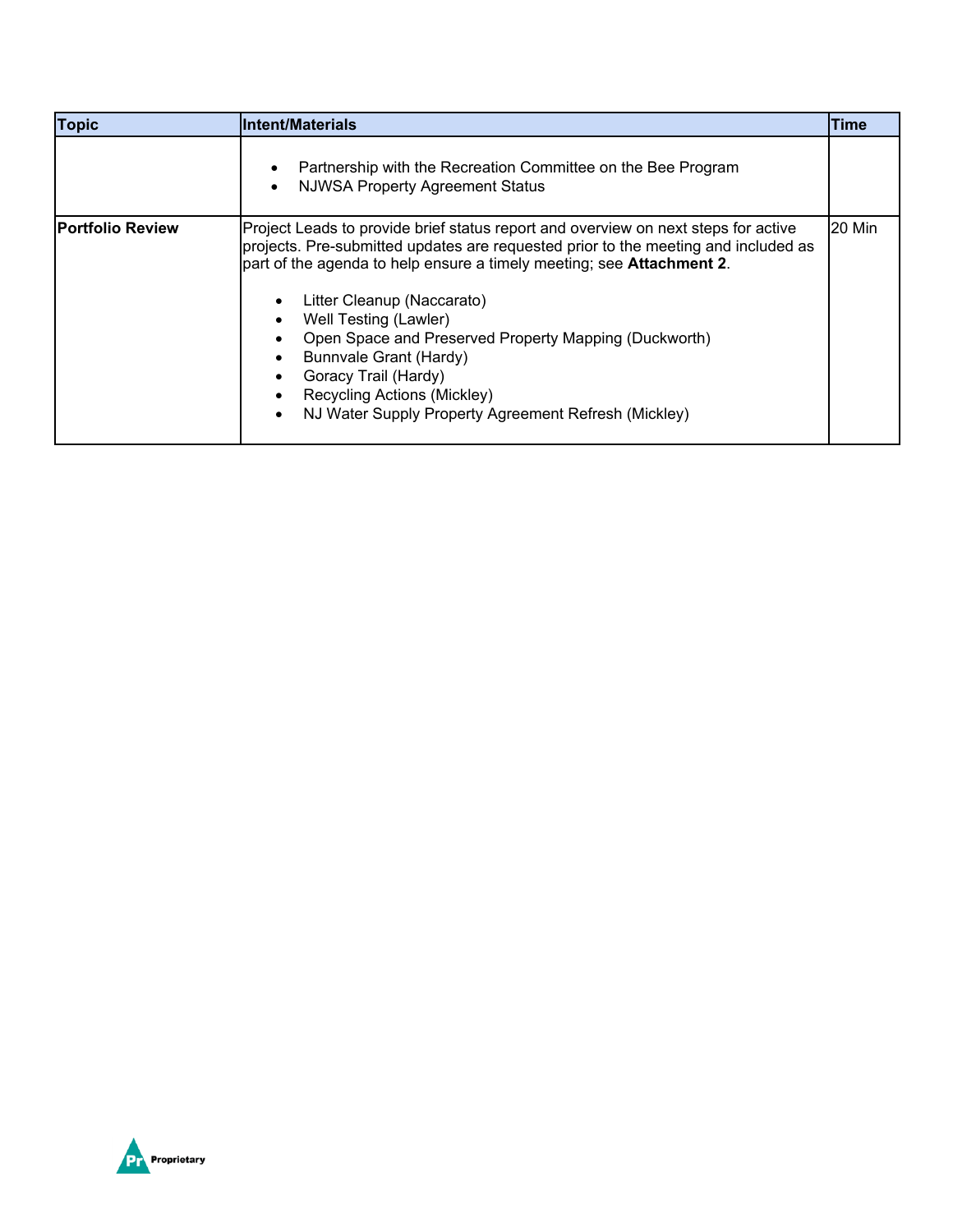# **Attachment 1 – Reports: Pre-submitted Updates**

### **EOSC Budget (Duckworth)**

As per Mr. Duckworth on 24-Apr-2017, a snapshot of the EOSC account was requested from Joann Fascenelli who has placed a copy of it in the EOSC mailbox at the municipal building. It had not yet been picked up by Mr. Duckworth prior to the April EOSC meeting.

### **Planning Board (Duckworth)**

As per Mr. Duckworth on 24-Apr-2017, there have been no Planning Board meetings since the March EOSC meeting. The next Planning Board meeting is on May 16<sup>th</sup>.

### **Highlands Act (Duckworth)**

No update submitted prior to the meeting.

### **Musconetcong Watershed Association (Henriksen)**

As per Mr. Henriksen on 24-Apr-2017, for the Musconetcong River Management Council (MRMC),1) Nancy Lawler reported on preliminary findings that the Musconetcong has elevated levels of road salt. She recently completed the first year of a three year study and next steps regarding remediation are being worked on. 2) The DEP ruled that there is no intermittent stream on the Haberman property, based on information provided by the developer and a site visit. The MWA will contest this finding. 3) Our federal funding is up in the air.

For MWA, 1) The River cleanup was a great success, the final numbers have not been tallied, I'll share upon receipt. 2) The Native Plant sale is this weekend. 3) The board is working on funding strategies for legal fees to fight The Haberman development.

### **Raritan Headwaters Association (Lawler)**

No update submitted prior to the meeting.

#### **Sustainable Jersey (Duckworth)**

No update submitted prior to the meeting.

## **Attachment 2 – Projects: Pre-submitted Updates**

#### **Open Space and Preserved Property Mapping**

No update submitted prior to the meeting.

#### **Bunnvale Grant**

As per Ms. Hardy on 22-Apr-2017, the NJDEP has issued the 2017 RFP for Water Quality Restoration Grants for Nonpoint Source Pollution. The applications are due by 5 pm EDT on Thursday, May 4, 2017. We will need approval (in the form of a resolution or proclamation) for resubmitting the 2016 Bunnvale Rain Garden Grant Application to the NJDEP for this 2017 grant cycle from the Lebanon Township Committee at their next public meeting on Wednesday, May 5th. New updated Letters of Support will need to be submitted with the 2017 Bunnvale Rain Garden grant application. Our Princeton Hydro consultant Chris Mikolajczyk, recommended that we procure the same letters of support that we had in 2016, but the new letters should reflect the change in RFP title & the letters should now be addressed to Ms Dian Smith, (not Jay Springer as was done in 2016) as per the new 2017 RFP. Chris noted that this may be the last year that Raritan Water Region applications will be a priority for the NJDEP as their focus will shift to the Lower Delaware Water Region for the 2018 grant cycle.

The link below is to access the NJDEP 2017 RFP:

http://www.state.nj.us/dep/wms/bears/docs/nps\_grant\_rfp\_2017.pdf

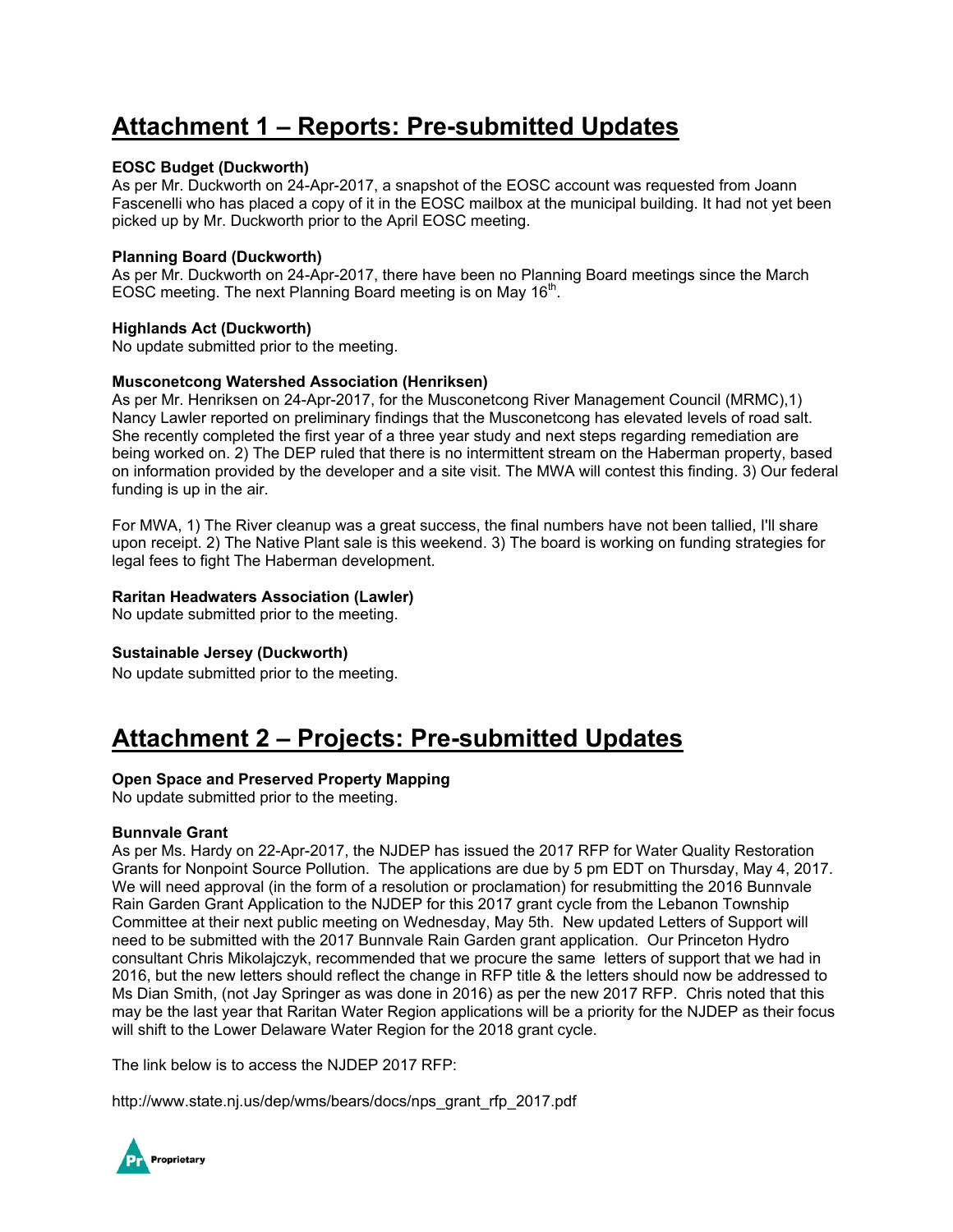#### **Goracy Trail**

As per Ms. Hardy on 21-Apr-2017, the Township Committee voted on April 5th to present the proposed Purchase Contract to the landowner Vi Giaquinto for her review. On April 12th, Deputy Mayor/Committeeman Mike Schmidt & EOSC member Sharon Hardy met with Vi on the morning of April 12th to present & discuss the proposed Purchase Contract. The meeting with Vi went very well. She'll review the contract with her lawyer & get back to us. If they don't hear back from her in a few weeks, Ms. Hardy will follow up with her.

### **Recycling Actions**

No update submitted prior to the meeting.

### **NJ Water Supply Property Agreement Refresh**

No update submitted prior to the meeting.

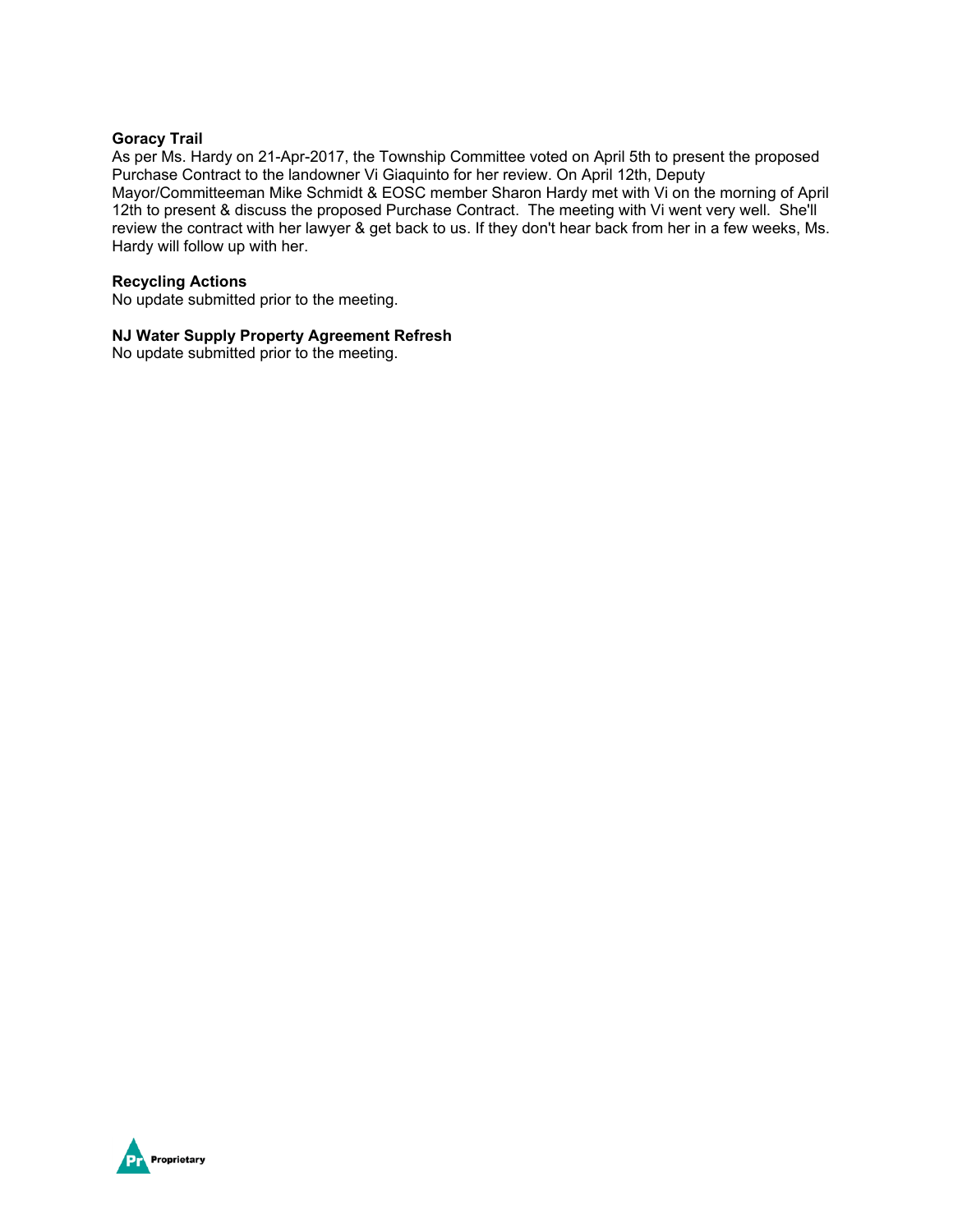# **Lebanon Township Environmental & Open Space Commission Minutes**

April 24<sup>th</sup>, 2017

### **ROLL CALL**

Meeting called to order with a quorum at: 7:07 PM. In addition to EOSC members, Committeeman Schmidt, Mayor Laul and Marty Collett were in attendance.

| <b>EOSC Member</b>      | <b>Role</b>                      | <b>Attendance</b> |
|-------------------------|----------------------------------|-------------------|
| Adam Duckworth          | Chairman, Planning Board Liaison | Χ                 |
| <b>Sharon Petzinger</b> | Member                           | Χ                 |
| Warren Newman           | Member                           | Χ                 |
| Erik Jan Henriksen      | Member                           | Χ                 |
| Nancy Lawler            | Member                           | <b>No</b>         |
| <b>IDeb Goodsite</b>    | Member                           | <b>No</b>         |
| <b>Adam Mickley</b>     | Member                           | <b>No</b>         |
| Sharon Hardy            | Alternate 1                      | X                 |
| <b>Kathy Koch</b>       | Alternate 2                      |                   |

### **STANDARD AGENDA**

| <b>Topic</b>                                                         | Intent/Materials                                                                                                                                                                                                                                                                                                                                                                                                                                                                                    | Time   |
|----------------------------------------------------------------------|-----------------------------------------------------------------------------------------------------------------------------------------------------------------------------------------------------------------------------------------------------------------------------------------------------------------------------------------------------------------------------------------------------------------------------------------------------------------------------------------------------|--------|
| Kickoff, Roll Call &<br><b>Connecting Moment</b><br>(Adam Duckworth) | Call meeting to order and record attendance.                                                                                                                                                                                                                                                                                                                                                                                                                                                        | 15 Min |
| <b>Presentation of Minutes</b><br>(Adam Duckworth)                   | Review and approval of March Meeting Minutes. The following people are approving<br>minutes based on their attendance at the last meeting: Mr. Duckworth, Mr.<br>Henriksen, Ms. Hardy, Ms. Koch, and Ms. Lawler.<br>Minutes: Motion to approve meeting minutes from May EOSC meeting made by Mr.<br>Henriksen, seconded by Ms. Koch and unanimously approved.                                                                                                                                       | 10 Min |
|                                                                      |                                                                                                                                                                                                                                                                                                                                                                                                                                                                                                     |        |
| <b>General Admin</b><br>(Adam Duckworth)                             | <b>Clean Communities Program</b><br>$\bullet$<br>Point Mountain Bridge Public Hearing                                                                                                                                                                                                                                                                                                                                                                                                               | 20 Min |
|                                                                      | Minutes: Mr. Duckworth stated that he followed up with Joann Fascenelli to learn<br>more about Clean Communities funding and also reviewed materials online about<br>the program. A summary was posted to Slack for future reference. Funding is<br>allocated in the form of a block grant to counties and municipalities. Municipalities<br>are allocated funding based on road mileage with Lebanon Township typically<br>receiving ~\$30K. This money can be used for litter-related activities. |        |
|                                                                      | Mr. Duckworth asked if anyone was able to attend the public hearing for the Point<br>Mountain Bridge project. Mr. Henriksen said he could not attend. Mr. Laul stated we<br>should not expect any site plan review for that work as it is not required. Ms. Koch<br>asked about notification to businesses for the 513 bridge replacement. Mr. Laul                                                                                                                                                 |        |

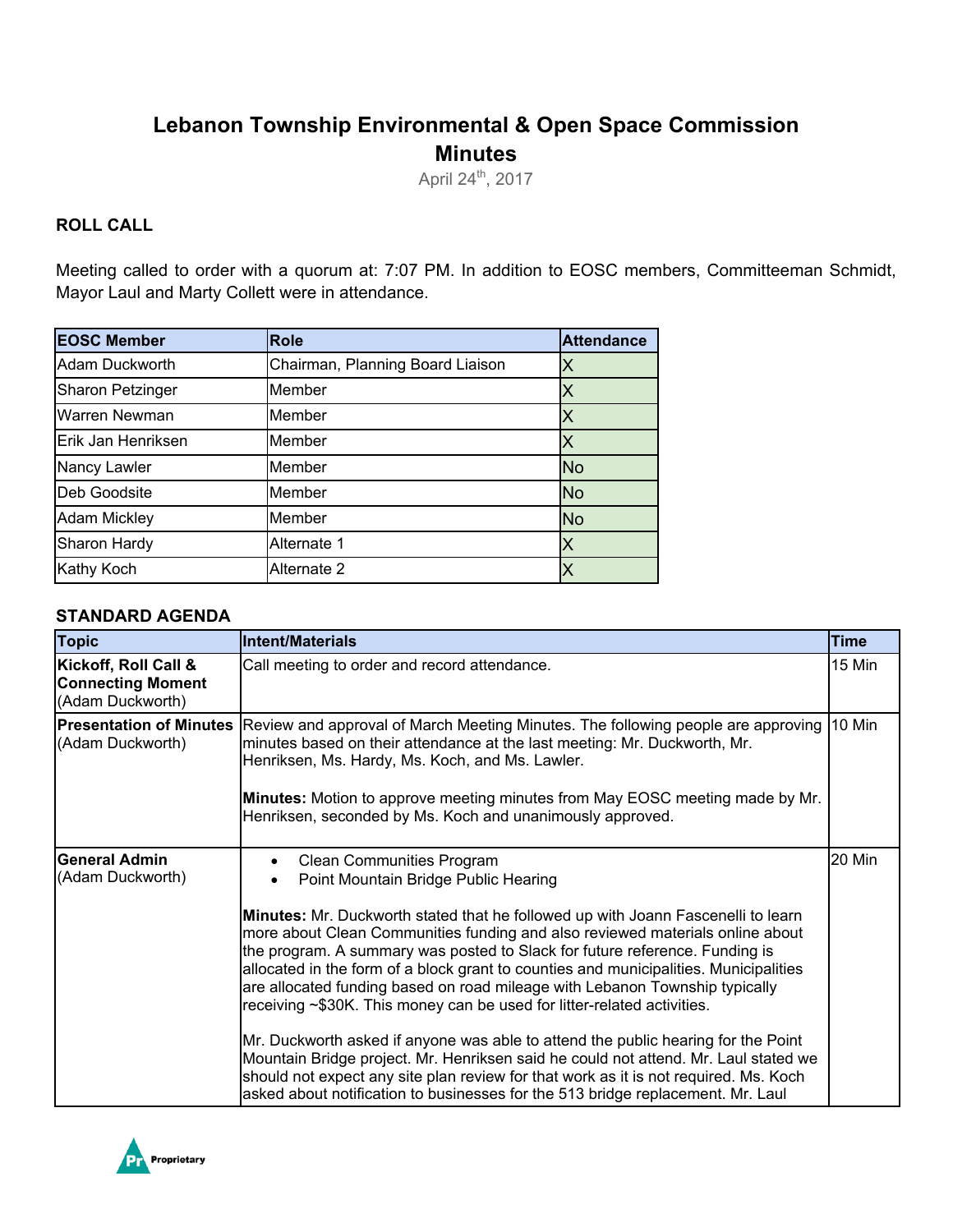| <b>Topic</b> | Intent/Materials                                                                                                                                                                                                                                                                                                                                                                                                                                                                                                                                                                                                                                                                                                                                                                                                                                                                 | <b>Time</b> |
|--------------|----------------------------------------------------------------------------------------------------------------------------------------------------------------------------------------------------------------------------------------------------------------------------------------------------------------------------------------------------------------------------------------------------------------------------------------------------------------------------------------------------------------------------------------------------------------------------------------------------------------------------------------------------------------------------------------------------------------------------------------------------------------------------------------------------------------------------------------------------------------------------------|-------------|
|              | stated some routes are being communicated.                                                                                                                                                                                                                                                                                                                                                                                                                                                                                                                                                                                                                                                                                                                                                                                                                                       |             |
|              | Ms. Petzinger stated the Emerald Ash borer has been confirmed in Warren County<br>with a tree that has been infested for $\sim$ 2 years. She stated Lebanon Township likely<br>has infested trees and we just don't know about it yet. Ash trees are near the parking<br>area in Memorial Park. There is the possibility to do an herbicide treatment but it is<br>expensive and must be kept away from pollinator flowers. Mr. Duckworth stated<br>there are three different aspects to consider: 1) Communication to homeowners<br>directly, 2) township property and road assessment, and 3) proactive neighborhood-<br>wide assessments. After discussion the commission agreed it would not pursue<br>option 3 and that it would be up to individual homeowners to band together at their<br>discretion.                                                                    |             |
|              | Mr. Laul stated he would reach out to a JCP&L representative to see how they have<br>approached the problem since they have to maintain their power lines. Ms. Petzinger<br>will investigate a potential grant for assessment and removal work. Ms. Koch swamp<br>white oak for replanting. Ms. Petzinger to write newsletter article.                                                                                                                                                                                                                                                                                                                                                                                                                                                                                                                                           |             |
|              | Ms. Petzinger stated that there was a new forest stewardship rule that went out for<br>public comment that affects stewardship forests. Ms. Petzinger offered to draft<br>comments for review by the Commission at the next meeting. The team agreed.                                                                                                                                                                                                                                                                                                                                                                                                                                                                                                                                                                                                                            |             |
|              | Mr. Laul shared his idea of using trails for memorializing individuals and encouraging<br>people to contribute to trail building. Mr. Henriksen asked if it would be to define the<br>path of the trail. Mr. Laul stated no as that would be EOSC's responsibility. Mr.<br>Collett asked if that applied to adoption of an existing trail. Mr. Laul stated that his<br>intent was to get new trails built. Mr. Duckworth asked if an example might be the<br>'Shriver Trail" after Pat Shriver but Mr. Laul stated Pat Shriver is not necessarily the<br>focus but more just a general recommendation as a way to provide an outlet to<br>encourage trail building. Mr. Newman suggested that we define and publicize<br>opportunities for trail building. The discussion ended with no definitive actions<br>identified.                                                        |             |
|              | Mr. Schmidt highlighted the pending Open Space Plan update and the opportunity to<br>influence the update of the plan to call out trail connectivity. He asked Mike Bolan<br>about potential grant money in support of this activity but does not have an answer<br>yet. Ms. Petzinger asked if an update to the Natural Resource Inventory was also<br>part of this work and Mr. Schmidt said no, it was out of scope. Mr. Duckworth asked<br>if materials will be shared before the Planning Board meeting. Mr. Schmidt will reach<br>out to Planner Bolan to ensure he shares materials prior to the meeting. Mr. Schmidt<br>stated that there is a recreation plan component to the overall plan and asked who<br>might take that on. Mr. Duckworth suggested Recreation Committee be approached<br>and that he would follow up with Ms. Naccarato who leads that Committee. |             |

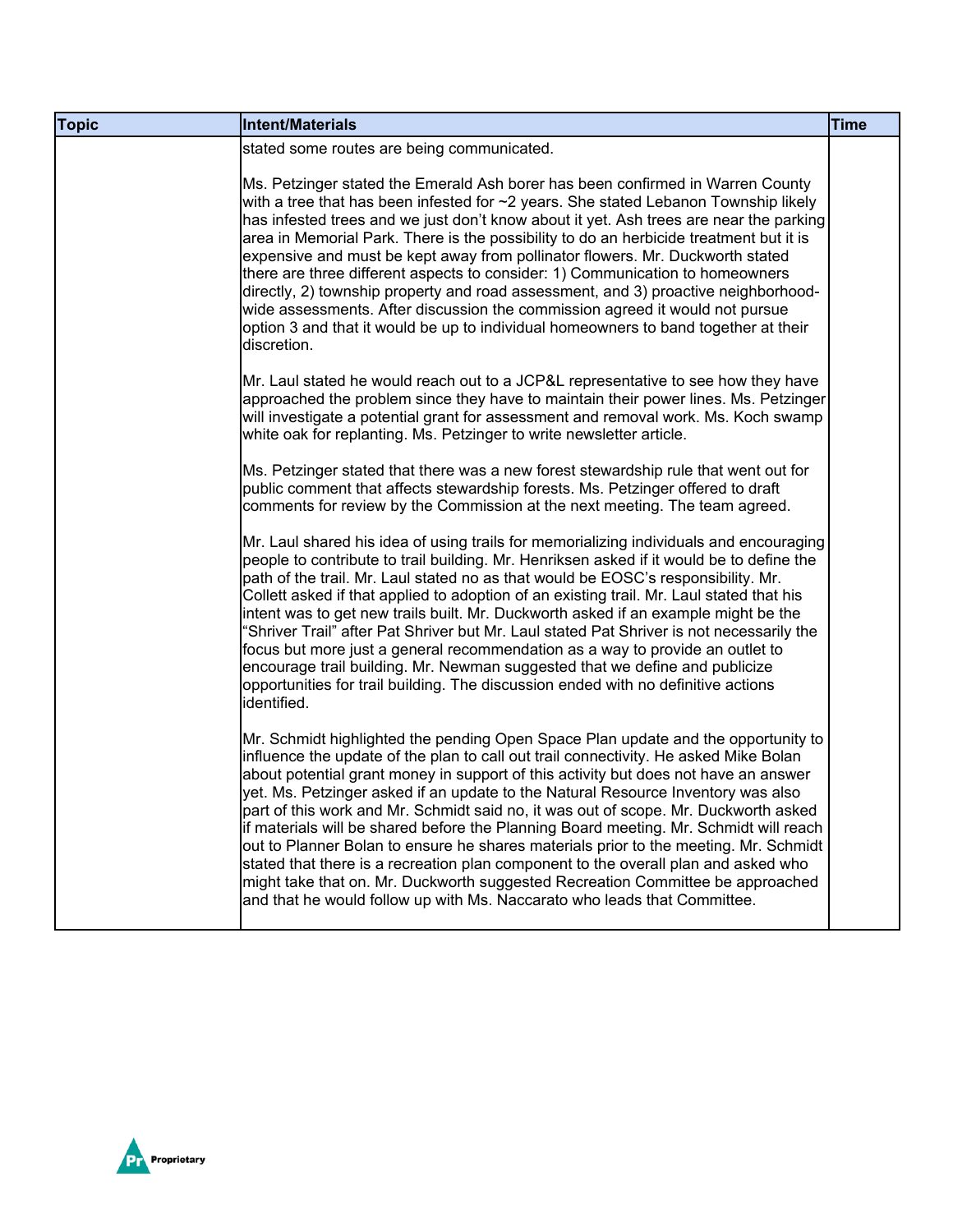| <b>Topic</b>            | Intent/Materials                                                                                                                                                                                                                                                                                                                                                                                                                                 | <b>Time</b> |
|-------------------------|--------------------------------------------------------------------------------------------------------------------------------------------------------------------------------------------------------------------------------------------------------------------------------------------------------------------------------------------------------------------------------------------------------------------------------------------------|-------------|
| <b>Newsletter</b>       | Summer newsletter deadline is May 1 <sup>st</sup> . Articles on the docket include:                                                                                                                                                                                                                                                                                                                                                              | 5 Min       |
|                         | Litter Cleanup Success Story (Maria Naccarato)<br>Article TBD (Erik Henriksen)                                                                                                                                                                                                                                                                                                                                                                   |             |
|                         | Backlog:                                                                                                                                                                                                                                                                                                                                                                                                                                         |             |
|                         | Proper Use of Pesticides and Herbicides (target Summer 2016)<br>Organic Methods<br><b>Invasive Species</b>                                                                                                                                                                                                                                                                                                                                       |             |
|                         | Minutes: Mr. Duckworth asked Mr. Henriksen if he'd identified a topic for a<br>newsletter article. Mr. Henriksen stated he's bereft but will continue to think about it.                                                                                                                                                                                                                                                                         |             |
| <b>Reports</b>          | Provide updates on the following standard topics below; see pre-submitted updates<br>in Attachment 1.                                                                                                                                                                                                                                                                                                                                            | 15 Min      |
|                         | EOSC Budget (Duckworth)<br>Planning Board (Duckworth)<br>Highlands Act (Duckworth)<br>$\bullet$<br>Musconetcong Watershed Association (Henriksen)<br>$\bullet$<br>Raritan Headwaters Association (Lawler)<br>$\bullet$<br>Sustainable Jersey (Duckworth)                                                                                                                                                                                         |             |
|                         | Minutes: None, this section of the agenda was deferred until the next meeting.                                                                                                                                                                                                                                                                                                                                                                   |             |
| Correspondence          | Acknowledge and share any formal correspondence received by EOSC chair or<br>informal correspondence received by EOSC members.                                                                                                                                                                                                                                                                                                                   | 5 Min       |
|                         | None                                                                                                                                                                                                                                                                                                                                                                                                                                             |             |
|                         | Minutes: Mr. Duckworth asked if there was any correspondence Commission<br>members had received since last meeting. There was none.                                                                                                                                                                                                                                                                                                              |             |
| <b>Focus Topics</b>     | A select set of topics that require deeper discussion.                                                                                                                                                                                                                                                                                                                                                                                           | 20 Min      |
|                         | Partnership with the Recreation Committee on the Bee Program<br><b>NJWSA Property Agreement Status</b>                                                                                                                                                                                                                                                                                                                                           |             |
|                         | <b>Minutes:</b> Mr. Duckworth stated that the Recreation Committee is hosting a Bee<br>Program at Memorial Park on Thursday, May 14 <sup>th</sup> , and that EOSC will be<br>participating. EOSC will be offering a planting station where kids can repot a<br>pollinator-friendly plant to bring home with them. He asked for volunteers. Mr.<br>Henriksen and Ms. Koch volunteered with Ms. Hardy stating she will also attend if<br>possible. |             |
|                         | Mr. Mickley was not in attendance so the NJWSA Property Agreement Status was<br>deferred until the next meeting.                                                                                                                                                                                                                                                                                                                                 |             |
| <b>Portfolio Review</b> | Project Leads to provide brief status report and overview on next steps for active<br>projects. Pre-submitted updates are requested prior to the meeting and included as<br>part of the agenda to help ensure a timely meeting; see Attachment 2.                                                                                                                                                                                                | 20 Min      |

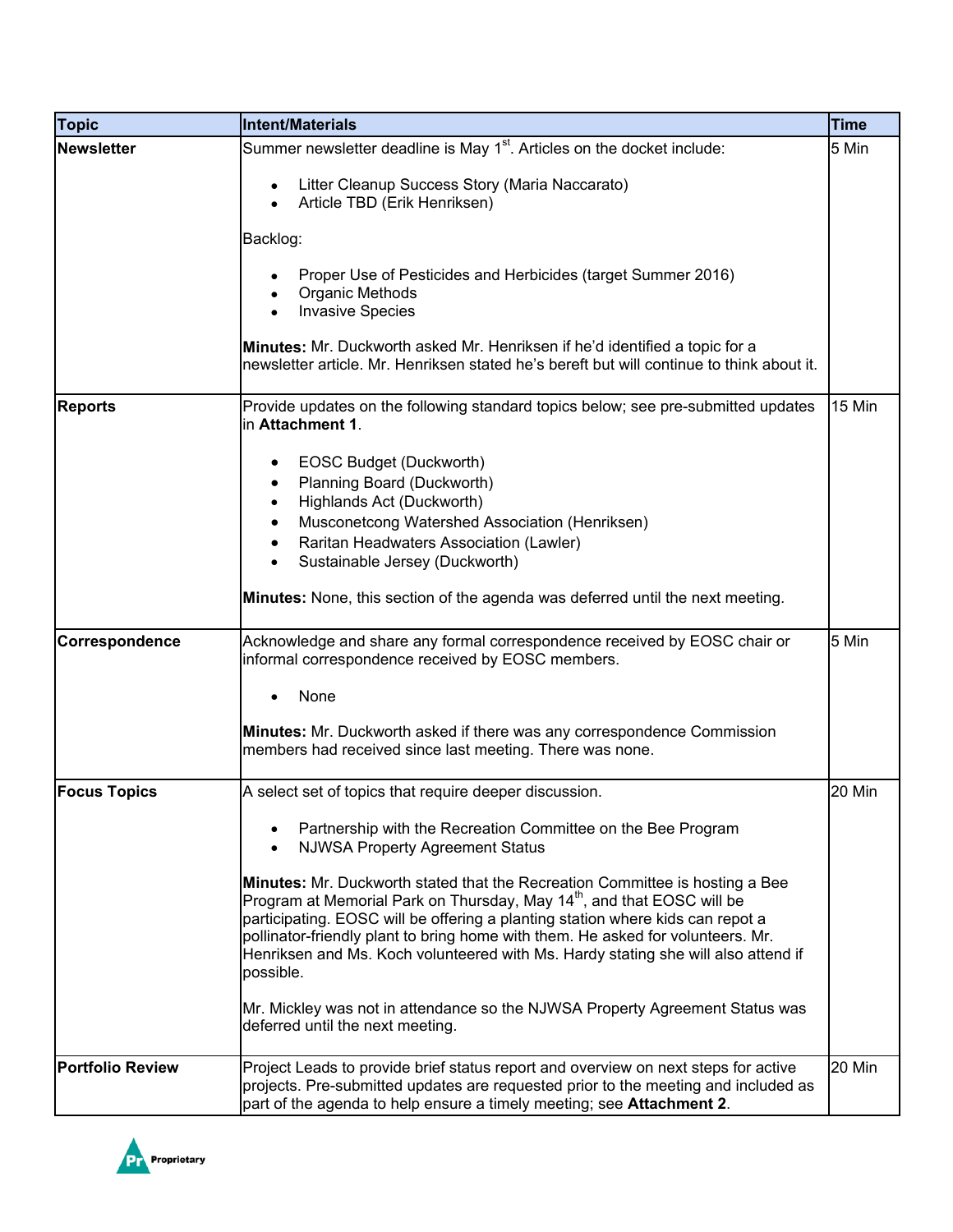| Litter Cleanup (Naccarato)<br>$\bullet$<br>Well Testing (Lawler)<br>$\bullet$<br>Open Space and Preserved Property Mapping (Duckworth)<br>$\bullet$<br>Bunnvale Grant (Hardy)<br>$\bullet$<br>Goracy Trail (Hardy)<br>$\bullet$<br><b>Recycling Actions (Mickley)</b><br>$\bullet$<br>NJ Water Supply Property Agreement Refresh (Mickley)<br>$\bullet$<br>Minutes: Ms. Petzinger asked if there was interest in having her do an additional<br>bird survey between May 15 <sup>th</sup> and June 15 <sup>th</sup> . Mr. Duckworth said yes but would have<br>to think about the best location. He took an action to work with the team offline on<br>identifying another location.<br>Mr. Henriksen stated there were findings of salt in the Musconetcong River. Mr.<br>Schmidt responded that the Township is reducing salt usage by taking a new<br>approach to application that will also reduce the cost of road maintenance. Mr.<br>Henriksen said information packets will be provided to Environmental Commissions<br>along the Musconetcong communicating the results of the findings and mitigations<br>that can be done.<br>Ms. Hardy reviewed her pre-submitted project updates for Bunnvale Grant and<br>Goracy Trail Projects.<br>Ms. Koch shared an update on well testing and will follow up with Ms. Lawler to<br>ensure there is sufficient marketing of the event.<br>Ms. Koch stated there is a property for sale for \$219K sized 22 acres along Rt. 513,<br>but has an existing lease with the Navy for 99 years. Ms. Koch will pass on the<br>information to RHA for consideration. Ms. Koch is planning to walk the property and<br>obtain a copy of the existing lease. Mr. Schmidt stated the property has caught the<br>attention of various preservation groups.<br>Ms. Petzinger suggested an article on ticks for the upcoming newsletter and Mr.<br>Henriksen agreed to write one.<br>Mr. Schmidt stated that the deed issue with Red Mill Rd. has been settled. The<br>Township did not get the Highlands Council Grant as applied for in the amount of<br>\$65K.<br>Mr. Schmidt stated that NJ Conservation Foundation is leading the negotiations to<br>acquire the Pelio property for the Point Mountain-Teetertown link and is close to an<br>options agreement. A Resolution will be on next week's Township Committee<br>meeting to apply for a Hunterdon County Open Space grant of \$750K.<br>Mr. Schmidt stated the County is in conversation with a property owner to acquire a<br>99-acre parcel in the Point Mountain area commonly called the Denton property. | <b>Topic</b> | Intent/Materials | <b>Time</b> |
|--------------------------------------------------------------------------------------------------------------------------------------------------------------------------------------------------------------------------------------------------------------------------------------------------------------------------------------------------------------------------------------------------------------------------------------------------------------------------------------------------------------------------------------------------------------------------------------------------------------------------------------------------------------------------------------------------------------------------------------------------------------------------------------------------------------------------------------------------------------------------------------------------------------------------------------------------------------------------------------------------------------------------------------------------------------------------------------------------------------------------------------------------------------------------------------------------------------------------------------------------------------------------------------------------------------------------------------------------------------------------------------------------------------------------------------------------------------------------------------------------------------------------------------------------------------------------------------------------------------------------------------------------------------------------------------------------------------------------------------------------------------------------------------------------------------------------------------------------------------------------------------------------------------------------------------------------------------------------------------------------------------------------------------------------------------------------------------------------------------------------------------------------------------------------------------------------------------------------------------------------------------------------------------------------------------------------------------------------------------------------------------------------------------------------------------------------------------------------------------------------------------------------------------------------------------------------------------------------------------|--------------|------------------|-------------|
|                                                                                                                                                                                                                                                                                                                                                                                                                                                                                                                                                                                                                                                                                                                                                                                                                                                                                                                                                                                                                                                                                                                                                                                                                                                                                                                                                                                                                                                                                                                                                                                                                                                                                                                                                                                                                                                                                                                                                                                                                                                                                                                                                                                                                                                                                                                                                                                                                                                                                                                                                                                                              |              |                  |             |
|                                                                                                                                                                                                                                                                                                                                                                                                                                                                                                                                                                                                                                                                                                                                                                                                                                                                                                                                                                                                                                                                                                                                                                                                                                                                                                                                                                                                                                                                                                                                                                                                                                                                                                                                                                                                                                                                                                                                                                                                                                                                                                                                                                                                                                                                                                                                                                                                                                                                                                                                                                                                              |              |                  |             |
|                                                                                                                                                                                                                                                                                                                                                                                                                                                                                                                                                                                                                                                                                                                                                                                                                                                                                                                                                                                                                                                                                                                                                                                                                                                                                                                                                                                                                                                                                                                                                                                                                                                                                                                                                                                                                                                                                                                                                                                                                                                                                                                                                                                                                                                                                                                                                                                                                                                                                                                                                                                                              |              |                  |             |
|                                                                                                                                                                                                                                                                                                                                                                                                                                                                                                                                                                                                                                                                                                                                                                                                                                                                                                                                                                                                                                                                                                                                                                                                                                                                                                                                                                                                                                                                                                                                                                                                                                                                                                                                                                                                                                                                                                                                                                                                                                                                                                                                                                                                                                                                                                                                                                                                                                                                                                                                                                                                              |              |                  |             |
|                                                                                                                                                                                                                                                                                                                                                                                                                                                                                                                                                                                                                                                                                                                                                                                                                                                                                                                                                                                                                                                                                                                                                                                                                                                                                                                                                                                                                                                                                                                                                                                                                                                                                                                                                                                                                                                                                                                                                                                                                                                                                                                                                                                                                                                                                                                                                                                                                                                                                                                                                                                                              |              |                  |             |
|                                                                                                                                                                                                                                                                                                                                                                                                                                                                                                                                                                                                                                                                                                                                                                                                                                                                                                                                                                                                                                                                                                                                                                                                                                                                                                                                                                                                                                                                                                                                                                                                                                                                                                                                                                                                                                                                                                                                                                                                                                                                                                                                                                                                                                                                                                                                                                                                                                                                                                                                                                                                              |              |                  |             |
|                                                                                                                                                                                                                                                                                                                                                                                                                                                                                                                                                                                                                                                                                                                                                                                                                                                                                                                                                                                                                                                                                                                                                                                                                                                                                                                                                                                                                                                                                                                                                                                                                                                                                                                                                                                                                                                                                                                                                                                                                                                                                                                                                                                                                                                                                                                                                                                                                                                                                                                                                                                                              |              |                  |             |
|                                                                                                                                                                                                                                                                                                                                                                                                                                                                                                                                                                                                                                                                                                                                                                                                                                                                                                                                                                                                                                                                                                                                                                                                                                                                                                                                                                                                                                                                                                                                                                                                                                                                                                                                                                                                                                                                                                                                                                                                                                                                                                                                                                                                                                                                                                                                                                                                                                                                                                                                                                                                              |              |                  |             |
|                                                                                                                                                                                                                                                                                                                                                                                                                                                                                                                                                                                                                                                                                                                                                                                                                                                                                                                                                                                                                                                                                                                                                                                                                                                                                                                                                                                                                                                                                                                                                                                                                                                                                                                                                                                                                                                                                                                                                                                                                                                                                                                                                                                                                                                                                                                                                                                                                                                                                                                                                                                                              |              |                  |             |
|                                                                                                                                                                                                                                                                                                                                                                                                                                                                                                                                                                                                                                                                                                                                                                                                                                                                                                                                                                                                                                                                                                                                                                                                                                                                                                                                                                                                                                                                                                                                                                                                                                                                                                                                                                                                                                                                                                                                                                                                                                                                                                                                                                                                                                                                                                                                                                                                                                                                                                                                                                                                              |              |                  |             |
| Mr. Duckworth asked Mr. Collett if he was interested in joining the Environmental<br>and Open Space Commission. Mr. Collett said yes. Mr. Duckworth asked for a<br>motion to support Mr. Collett's application to join EOSC and bring the request to<br>Township Committee. Ms. Petzinger made the motion, Ms. Hardy seconded and it<br>was unanimously approved.                                                                                                                                                                                                                                                                                                                                                                                                                                                                                                                                                                                                                                                                                                                                                                                                                                                                                                                                                                                                                                                                                                                                                                                                                                                                                                                                                                                                                                                                                                                                                                                                                                                                                                                                                                                                                                                                                                                                                                                                                                                                                                                                                                                                                                            |              |                  |             |